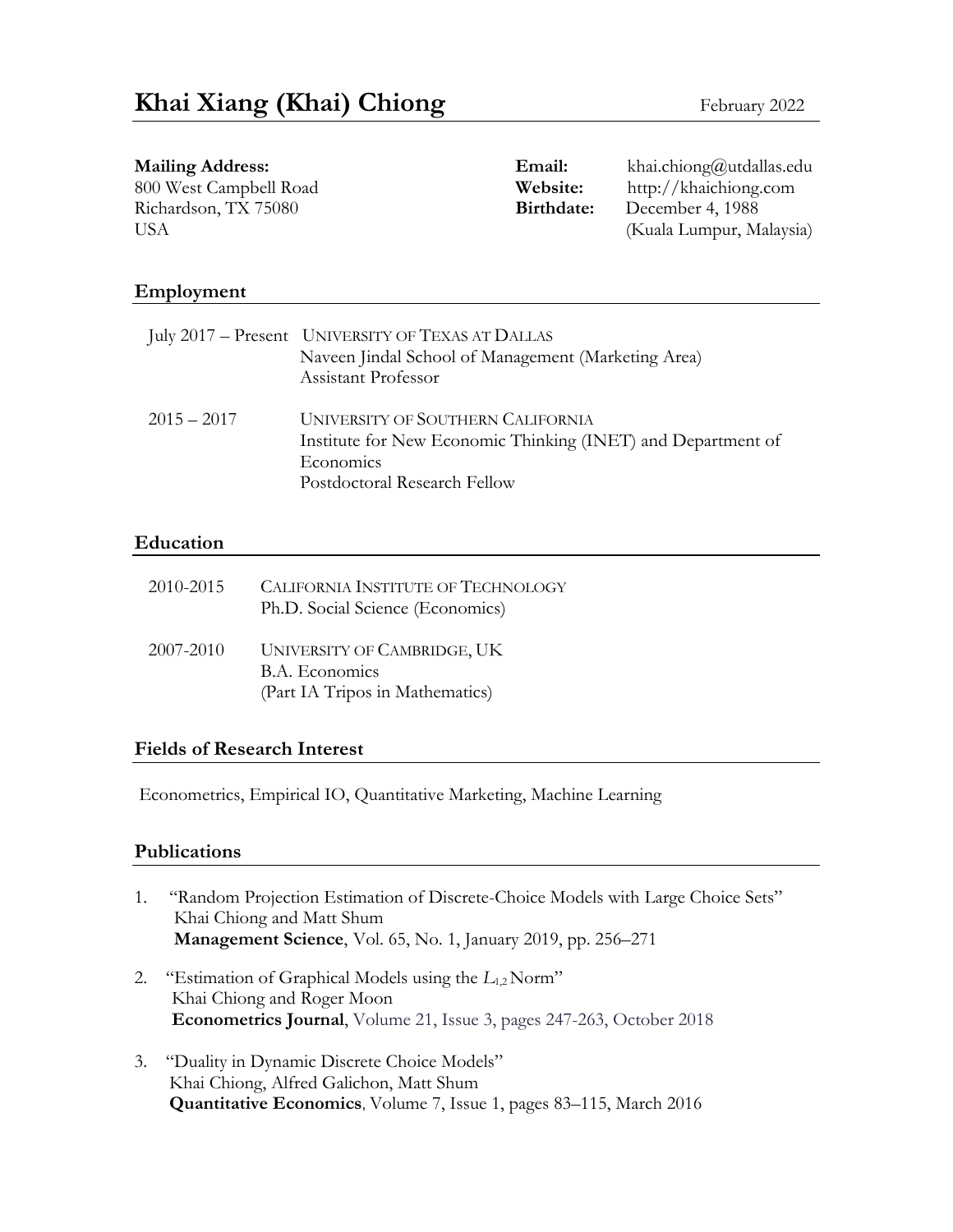- 4. "Estimation of High-Dimensional Seemingly Unrelated Regression Models" Lidan Tan, Khai Chiong, Roger Moon **Econometric Reviews,** Volume 40, Issue 9, pages 830-851, August 2021
- 5. "Counterfactual Estimation in Semiparametric Discrete Choice Models" Khai Chiong, Yuwei Hsieh and Matthew Shum **Handbook of Research Methods and Applications in Empirical Microeconomics**, Edward Elgar Publishers, 2021

## **Working Papers**

- 1. "Combining Choices and Response Times in the Field: a Drift-diffusion Model of Mobile Advertisements" (with Matt Shum, Ryan Webb and Richard Chen) Minor Revision at **Management Science**
- 1. "AI and AI-human based Salesforce Hiring using Interview Videos" (with Ishita Chakraborty, Howard Dover and K. Sudhir)
- 2. "An Empirical Investigation of Incentivized Advertising in Mobile Apps" (with Richard Chen and Sha Yang)
- 3. "An Empirical Model of Mobile Advertising Platforms" (with Richard Chen)
- 4. "On the Consistency of Network Data with Pairwise Stability"
- 5. "Robustness in Network Formation Games"

#### **Awards**

- NEC Foundation Research Grant, 2018-2020 Amount: \$37,500 Principal investigator
- Excellence in Teaching Award (Caltech, 2014) (Awarded by*:* Associated Students of California Institute of Technology (ASCIT))
- John O. Ledyard Prize for Best Third Year Paper (Caltech, 2013) (Awarded by: Division of the Humanities and Social Sciences)

NET Institute Summer Research Grant (NYU, 2013)

Cambridge Commonwealth Trust Scholarship (Cambridge, 2007-2010)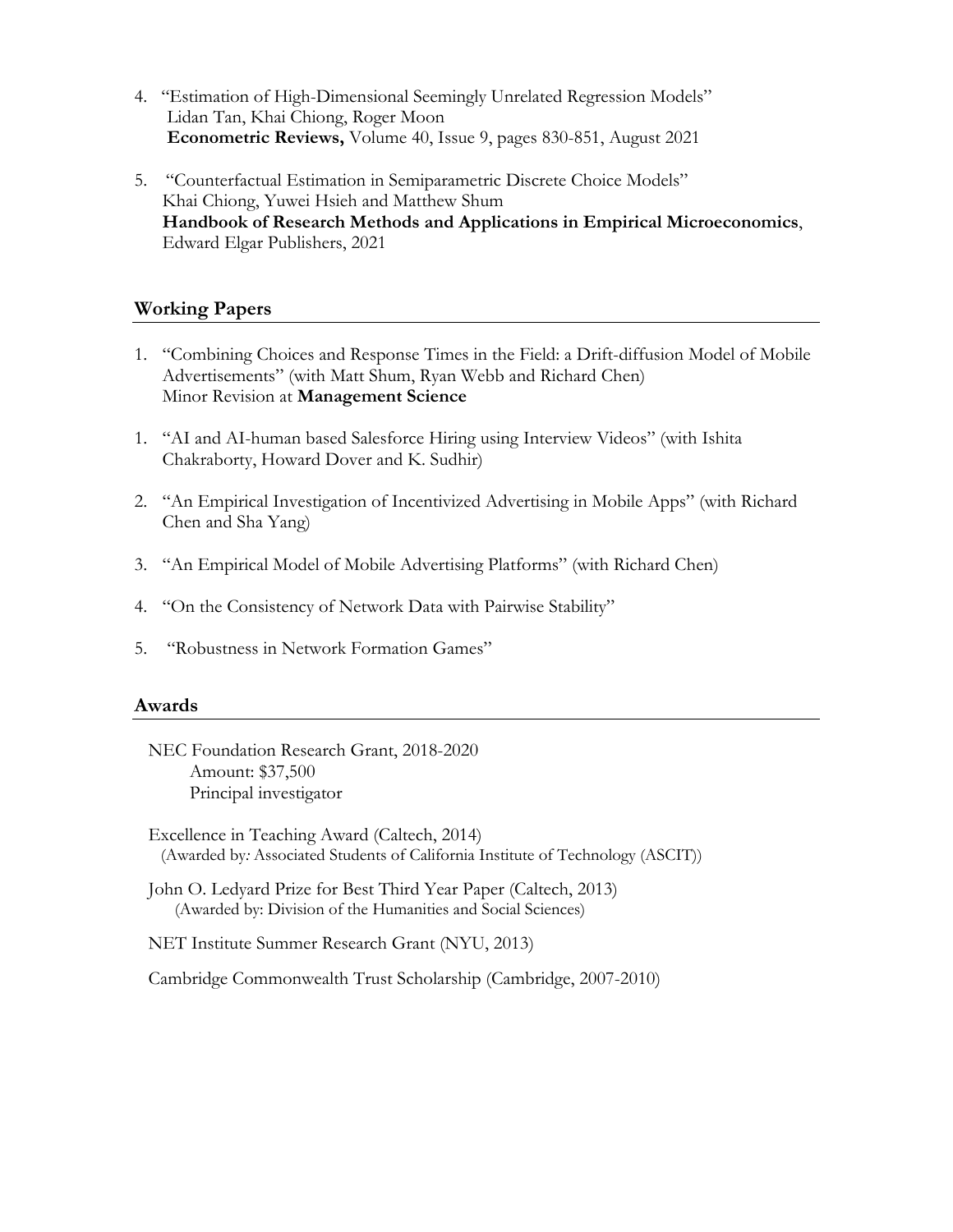## **Invited Seminars:**

**2019:** Ohio State University (Econometrics)  **2017:** University of British Columbia, Federal Communications Commission (FCC), Asian Meeting of the Econometric Society **2016:** UCLA, University of Florida, University of Texas at Dallas **2015:** Northwestern University, UIUC, Carnegie Mellon University **2013**: Recent Advances in Set Identification (Toulouse), Asian Meeting of the Econometric Society (NUS) **2012:** Social and Information Sciences Laboratory (Caltech)

**Refereeing:** Journal of Econometrics, Journal of Business & Economic Statistics, Journal of Economic Theory, Journal of Mathematical Economics, Management Science, Marketing Science

# **Teaching**

## **Courses:**

### **Principles of Marketing**

- 2018 Spring, MKT 3300.9. Eval: 4.94/5
- 2018 Spring, MKT 3300.10. Eval: 4.71/5
- 2019 Spring, MKT 3300.10. Eval: 4.88/5
- 2020 Spring, MKT 3300.08. Eval: 4.81/5
- 2020 Spring, MKT 3300.09. Eval: 4.77/5
- 2021 Spring, MKT 3300.08. Eval: 4.88/5
- 2021 Spring, MKT 3300.09. Eval: 4.61/5

## **Advanced Statistics and Probability**

- 2018 Fall, MECO 7312. Eval: 4.86/5
- 2019 Fall, MECO 7312. Eval: 4.90/5
- 2020 Fall, MECO 7312. Eval: 4.91/5
- 2021 Fall, MECO 7312. Eval: 4.78/5

## **Doctoral students (dissertation committee):**

#### 1.) Boram Lim

*First placement:* Assistant Professor, University of Kansas, School of Business

#### 2.) Sriharsha Kamatham

*First placement:* Assistant Professor, Asper School of Business, University of Manitoba